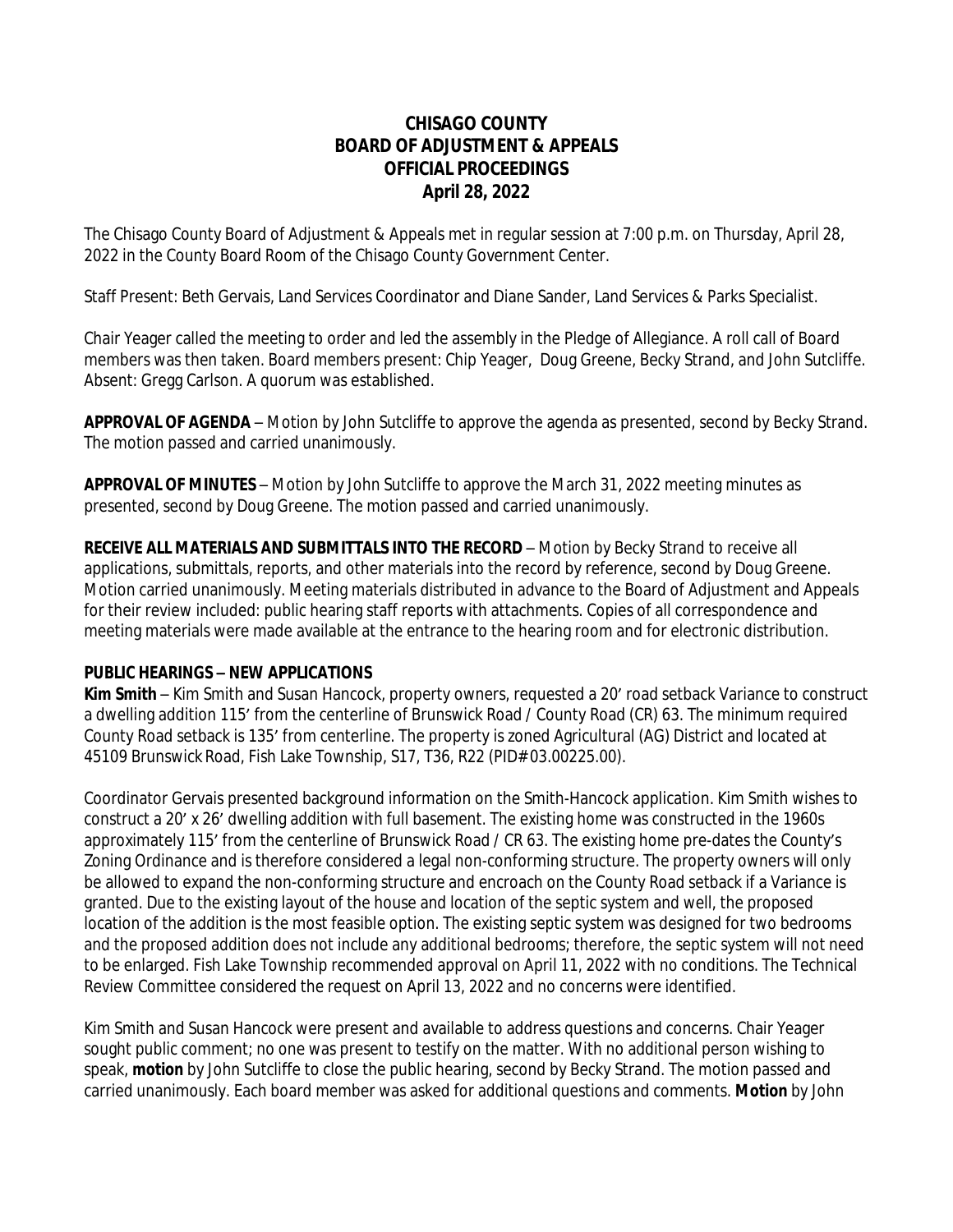Sutcliffe to approve Resolution BOAA2022-0401, a resolution approving a Variance allowing a reduced roadway setback on property located at 45109 Brunswick Road / County Road 63 (PID# 03.00225.00) in Fish Lake Township, with Findings of Fact and conditions as presented, second by Doug Greene. The motion passed and carried unanimously.

# **Approved Conditions:**

- 1. This approval grants a 20' Variance to the County Road setback requirement allowing the dwelling addition to be no closer than 115' from the centerline of Brunswick Road / CR 63. The structure shall comply with all other setback requirements.
- 2. The dwelling addition shall be constructed in general conformance with the application materials, including site plan, dated received March 30, 2022. Any deviation from the approved request and site plan shall require further review and approval from the Board of Adjustment and Appeals at the property owner's expense.
- 3. The property owner shall obtain a building permit prior to construction and, further, the dwelling addition shall comply with all applicable codes and regulations.
- 4. This Variance shall be made use of within one year of the date of approval or it shall become null and void.

**Mark Forsberg and Mary Jane Sahl** – Mark Forsberg and Mary Jane Sahl, property owners, requested a Variance to construct a dwelling addition on a legal non-conforming structure with an approximate 25' setback from a Township Road where the minimum required setback for structures is 40'. The property is located at 29140 Summer Street, Franconia Township, S3, T33, R19 (PID# 04.00514.00).

Coordinator Gervais presented background information on the Forsberg-Sahl application. The existing single family home, known as The Paul Munch House, was constructed in 1854 and is listed on the National Register of Historic Places. Research shows that the structure, while constructed in 1854, was moved to the subject site in 1867. The dwelling was moved to the site more than 100 years prior to the County's adoption of the Zoning Ordinance and is therefore considered a legal non-conforming structure. The property owners will only be allowed to expand the non-conforming structure if a Variance is granted. Forsberg and Sahl are proposing two additions to the existing dwelling, including an approximate 12'8" x 20'8" one-story addition to the rear of the dwelling and an approximate 8' x 27' covered porch on the southeast side of the dwelling. The rear addition is intended to provide space for a bathroom and laundry room. The floor plans show that the kitchen will be relocated to the addition, making room for the desired bathroom and laundry room in the existing dwelling. The proposed additions themselves will meet all setback requirements and will not exacerbate the existing nonconforming roadway setback. The existing septic system was designed for four bedrooms. The proposed additions do not include any bedrooms and will therefore not require expansion of the septic system. The Franconia Town Board recommended approval on April 19, 2022 with no conditions. The Technical Review Committee considered the request on April 13, 2022 and overall no concerns were identified; however, the Code Enforcement Officer did inquire about the National Register of Historic Places designation. The property owners informed staff that this designation places very little to no restriction on residential structures. Following the technical review, staff confirmed that "Under federal law, the listing of a property in the National Register places no restrictions on what a non-federal owner may do with their property up to and including destruction, unless the property is involved in a project that receives Federal assistance." Staff is recommending a condition of approval that would place the burden of verifying eligibility to expand the National Register of Historic Places designated structure on the property owners.